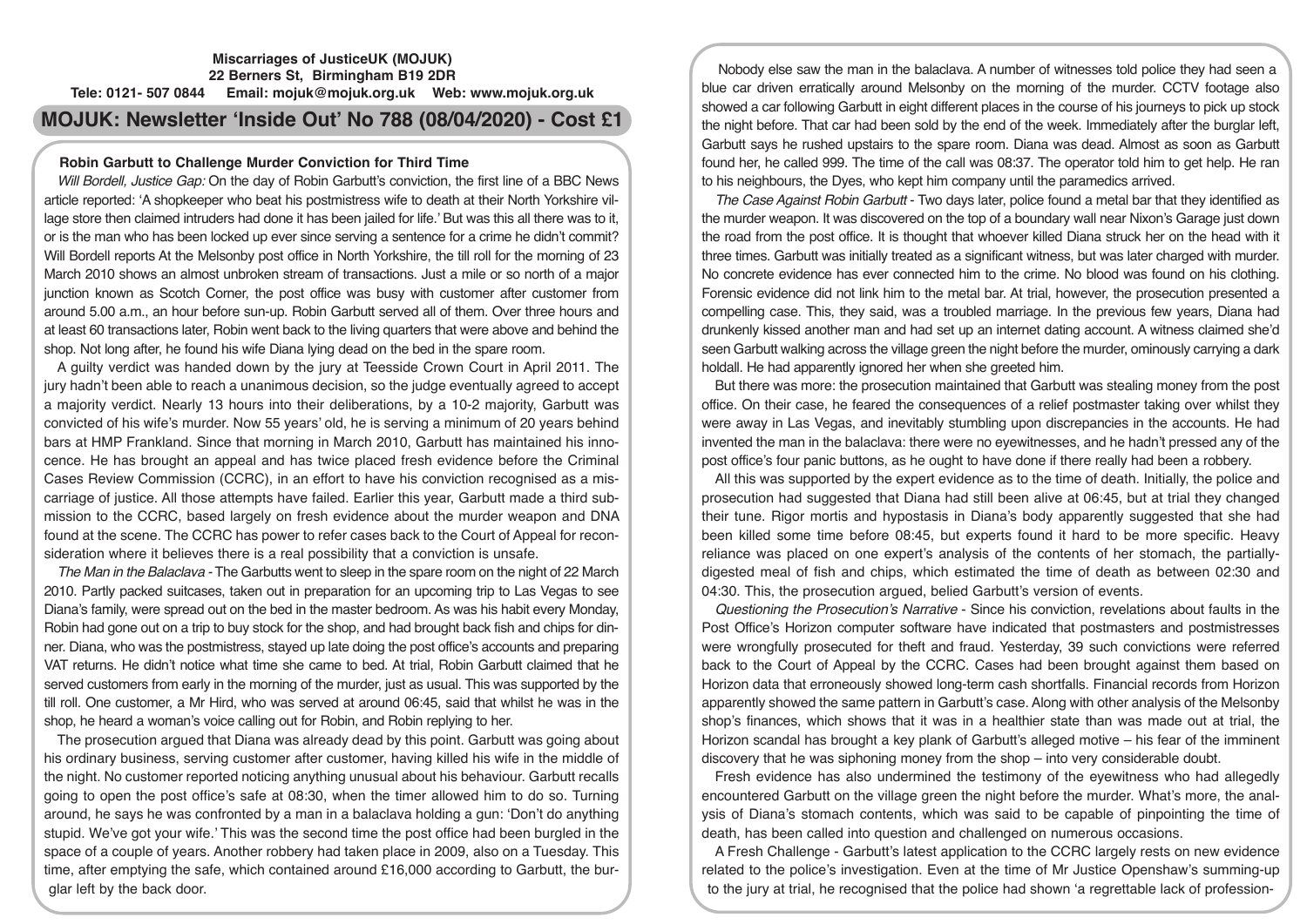alism' at the crime scene. Lamps that had been knocked over in the course of the struggle were put away in the wardrobe untested. A light-brown clump of hair on the pillow next to Diana's body wasn't collected or tested. Diana's hair was dark brown with red highlights; Robin's was grey. Now, newly discovered unaired footage from Tyne Tees Television, filmed after the murder but before the murder weapon was discovered on top of Nixon's Garage's boundary wall, shows no metal bar where the police allegedly found it. The prosecution had argued at trial that it was unlikely that a fleeing burglar would have left the murder weapon behind, and that Garbutt himself must have disposed of it there in the middle of the night. New DNA analysis further confuses the picture that the prosecution painted. When it was originally swabbed, the mixture of DNA found on the metal bar belonged to an unknown male and an identified policeman, as well as to Diana. Garbutt's DNA was nowhere to be found on it.

However, recent investigations are said to reveal that the policeman's DNA profile was also found in the area where the bar had struck the pillow next to Diana's body. Analysis suggests that the DNA is likely to have transferred from the bar. Garbutt's legal team, led by Martin Rackstraw at Russell Cooke, therefore believes that this shows there was cross-contamination of evidence at the scene. This could raise questions as to the metal bar's role in the murder and the police's involvement in its fortuitous discovery two days later. The latest application also emphasises that the analysis of Diana's stomach contents has been discredited. It argues that, if the jury had been given reason to doubt that evidence at the time, Mr Hird's evidence would have received more emphasis. He said he heard a woman's voice calling from the living quarters at around 06:45, suggesting that she was still alive whilst Garbutt was serving the morning's customers and fortifying his version of events. Garbutt's case is one of several hundred currently before the CCRC. Very few ultimately succeed in persuading commissioners that they should refer a case to the Court of Appeal. While he waits to hear whether his case will be in that small number, Robin Garbutt continues to serve his life sentence. He is likely to be in his late 60s before his release is even considered.

#### **Alex Salmond – His Faith In Our Justice System**

Jimmy Boyle, MOJO Scotland: Congratulations are due to Alex Salmond, having successfully defended himself against what he characterised as "false allegations"- and therefore false charges. There is no novelty in innocent persons being arraigned in Scotland's courts. Following upon his acquittal, Mr. Salmond declared that his faith in the judicial system, earlier expressed, has been, "much reinforced". I assume he was referring to the entire process from complaint to acquittal, rather than simply praising the trial judge and her colleagues.

I cannot be the only person who finds it peculiar, at the very least, that someone who insists the complaints against him are false, and that therefore the indictment he faced was equally false, can have faith "reinforced" in a system that he asks us to believe made common cause with dishonest complainers, acting in concert in order to cause him serious harms. Very peculiar. It is even more startling when one bears in mind that Mr. Salmond was not the least concerned for the victims of such false allegations when he was First Minister. In fact, he was content to ignore the complaints of the victims of these criminal designs because it did not matter to him on a personal or political level.

Now, understanding just how close he came to becoming another designed miscarriage of justice victim, will he throw his considerable weight and use his platforms to campaign for justice for such victims and changes to the law to prevent police, Crown Office & Procurator Fiscal Service and court personnel from continuing with the ways and means they employ to fit up their vic-

tims? Among these ways and means are sections 274 and 275 of the Criminal Procedure (Scotland) Act 1995, that enable the Crown and courts to refuse defendants and jurors evidence – jurors later told they are masters of the facts when they have no idea what evidence has been denied them by this convicting device. The Rule in Moorov is used promiscuously as a means of manufacturing corroboration – a requirement the Scottish Government may seek to do away with.

Mr. Salmond advises he plans to release information denied him and the jurors at a later date. Was this information the subject of a section 275 ruling? If so, is it lawful to release this information to the community or would such a course comprise contempt of court? The Advocate Depute, prosecuting, resorted to what appears to be a habitual, standard Crown Office device, relied upon to achieve convictions whether relevant or irrelevant to the matter at hand, that has it that man has power, woman has not, therefore criminal misconduct is a given. The absence of investigation and evidence no longer relevant, if it ever was. The fact the victim accused has not committed a crime and the fact there is no crime, an irrelevance to Crown Office personnel.

This fabrication, this misandrist prejudice, is wholly unacceptable. It must be exposed for what it is: a means to convict only, and thereafter outlawed. Victims of fabricated indictments, miscarriage of justice victims and victims acquitted of false allegations and charges, will be surprised by the current First Minister's apparent belief that complaints of crime are "thoroughly investigated". The bitter irony of this fantasy will not be lost on our justice system's victims, viz. the victims of the men and women who conspire to ruin their lives by way of false allegations, fabricated indictments and designed miscarriages of justice.

Either the First Minister is ignorant of the facts or, as her predecessor, indifferent to the crimes perpetrated upon such victims. Scotland's sheriffs and judges allow our courts to be employed as instruments of abuse without regard to the community's view of this essentially criminal practice.

Speaking at the conclusion of the Salmond trial, Johanna Cherry QC MP is reported as saying there are, "serious questions about the background to these cases". Whether speaking in the particular or expressing a concern at the endless stream of miscarriages of justice designed by Scotland's corrupt justice system and its barbaric personnel, the fact of the matter is that there are indeed serious questions to be asked of this system and its defenders who are content to see lives ruined just because. Can we hope that lessons will be learned? I doubt it. Such is the arrogance and absence of empathy that characterises the legal profession, including judicial office holders, and the cowardice that characterises our politicians when confronted with the facts of this manner of crime.

[Jimmy Boyle - On the, 18 February 2010, was finally acquitted of the false, vile, charges for which he had by then served five years in prison. His ordeal had, by that date, lasted seven years. A vindictive campaign to destroy his life and livelihood had spawned the allegations that became the charges that became the wrongful convictions, founded on nothing, by which Jimmy's life was, indeed, destroyed. In 2009 the Appeal Court quashed the convictions but returned Jimmy to prison to await re-trial. And on 18 February 2010 that retrial ended in acquittal, of all charges. Justice? Not by any measure. Jimmy has been denied compensation by a state bureaucracy that declares, in the face of his acquittal, that he is "not completely exonerated". This bureaucracy openly affirms that it applies a different, more nuanced, meaning to the term "miscarriage of justice". He has been denied, and continues to be denied, the right to earn his living by a professional regulator that declares him guilty despite his exoneration by the court. This regulator, you see, applies a lower standard of proof. And even lower standards of fairness. And all the while, those who falsely accused Jimmy – and those who have facilitated this deception – remain untroubled by investigation of their actions, far less prosecution. Has he had justice? Not by any measure.]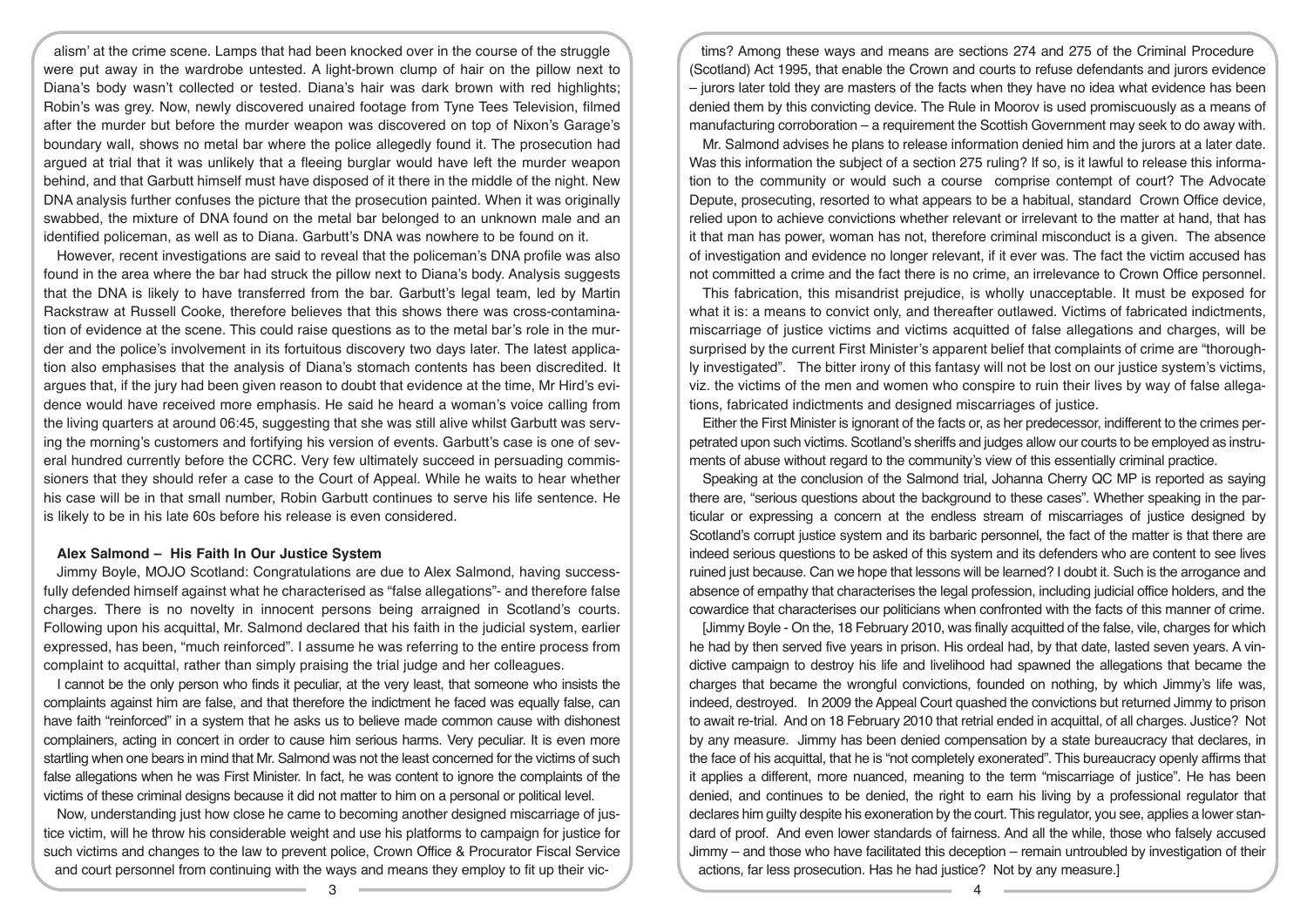# **CCRC Refer 39 Post Office Cases on Abuse of Process Argument**

The Commission will be referring all those cases, which involve convictions for theft, fraud and false accounting, on the basis of the argument that each prosecution amounted to an abuse of process. (The details of the individual cases being referred are listed at the end of this release). The abuse of process argument is based on issues with the Post Office's Horizon computer system which may have had an impact on the cases referred. The argument arises out of two civil court judgments – the Common Issues Judgment of the 15th March 2019 (Bates v Post Office [2019] EWHC 606 (QB)), and particularly the Horizon Issues Judgment handed down on the 16th December 2019 (Bates v Post Office [2019] EWHC 3408 (QB)).

The 39 cases to be referred are among a total of 61[1] applications to the CCRC from Post Office applicants. In relation to the remaining 22 cases, the CCRC has further work to do before it will be in a position to announce decisions as to whether or not it can refer those cases.

Those involved in the Post Office cases at the CCRC will continue their work and the decisionmaking committee will convene again as necessary so that the remaining decisions can be made and communicated as soon as possible. Unusually, and because of the Covid-19 situation, the CCRC decision making committee met virtually using remote access IT technology over two days on the 24th and 25th March. The referrals will be formally made when the appropriate papers are sent to the relevant appeal courts (35 cases will be referred to the Court of Appeal as convictions obtained in Crown Court, and four will be referred to the Crown Court as magistrates' court convictions). Covid-19 restrictions may mean that that process may now take a some time to complete.

Helen Pitcher, Chairman of the Criminal Cases Review Commission, said: "This is by some distance the largest number of cases we will ever have referred for appeal at one time. Our team has got through a huge amount of work, particularly since the judgment in December, in order to identify the grounds on which we are referring these cases. The Covid-19 situation threatened to delay things but we used an IT solution to resolve that and we will continue to do whatever we need to in order to make decisions in the remaining cases as quickly as we reasonably can." Twenty seven of the 61 Post Office applications received to date have arrived since December 16th when the Horizon Issues Judgment was handed down. The referrals announced include applications received before and after that date.

#### **Concerns Raised After PPS fail to Direct PSNI to Reopen UVF killing**

Connla Young, Irish News: Prosecutors have said they will not order police to reopen an investigation linked to the murder of three Catholics killed by the UVF almost 30 years ago. Brian Frizzell (29) Eileen Duffy (19) and Katrina Rennie (16) were shot dead at a mobile shop in the Drumbeg estate in Craigavon in 1991. Portadown loyalist Alan Oliver was later identified as the gunman but has never been charged. The born again Christian has also been linked to a UVF gang which carried out dozens of sectarian murders in the Mid Ulster area. Loyalist James Thomas Harper was later convicted for his part in the triple murder and given a life sentence.

During police interrogation he identified Oliver as the killer and another loyalist Anthony 'Tony' McNeill as also being involved. He also claimed that former UVF commander Billy Wright and Mark 'Swinger' Fulton, another member of the organisation, were both involved in planning the attack At Harper's sentencing Lord Chief Justice Sir Brian Hutton said it was "unfortunate" that only he was before the courts. In 2018 the Public Prosecution Service confirmed that "no investigation file in respect of Oliver or McNeill was ever submitted to the DPP (Department of Public

Prosecutions) for a decision as to prosecution regarding this incident".

Last year solicitors acting for Brian Frizzell's family asked the PPS to review the killings with a view to directing the PSNI to reopen the case. The request came after BBC Spotlight broadcast fresh claims about the UVF in Mid Ulster last year. Solicitor Kevin Winters, of KRW Law, said: "The failure by the RUC to send a file on a leading suspect to the DPP was bad enough. "The latest letter from the PPS points to an ongoing lock down on investigating this case by the PSNI. "It's distressing to the affected families to learn that 'resources' prevents any sort of prioritisation in an atrocity crying out for immediate investigation now."

A spokesman for the PPS said "Whilst the Director recognises the enduring pain and distress that the family experience, he concluded that it would not be appropriate for the PPS to conduct a review of the case or for him to exercise his statutory power under the 2002 act. "This is because it is the role of police, and not the PPS, to review cases for potential evidential opportunities. Furthermore, the director was made aware of an ongoing police review relevant to this case and also of the fact that this death presently sits within the work queue of the PSNI Legacy Investigations Branch. The PPS will provide such prosecutorial advice to the PSNI and will assist with any of their enquiries.

#### **Supreme Court Victory for Elgizouli - SSHD Failed to Comply With Data Protection Act**

Background to the Appeal - The appellant's son is alleged to have been one of a group of terrorists operating in Syria, involved in the murder of US and British citizens. In June 2015, the US made a mutual legal assistance ('MLA') request to the UK in relation to an investigation into the activities of that group. The Home Secretary requested an assurance that the information would not be used directly or indirectly in a prosecution that could lead to the imposition of the death penalty. The US refused to provide a full death penalty assurance. Ultimately, in June 2018, the Home Secretary agreed to provide the information to the US without requiring any assurance whatever.

The appellant challenged the Home Secretary's decision by way of judicial review. Her claim was dismissed by the Divisional Court, which certified two questions of law of public importance: (i) whether it is unlawful for the Secretary of State to exercise his power to provide MLA so as to supply evidence to a foreign state that will facilitate the imposition of the death penalty in that state on the individual in respect of whom the evidence is sought; and (ii) whether (and if so in what circumstances) it is lawful under Part 3 of the Data Protection Act 2018 ('DPA'), as interpreted in the light of relevant principles of EU data protection law, for law enforcement authorities in the UK to transfer personal data to law enforcement authorities abroad for use in capital criminal proceedings.

Judgment - The Supreme Court allows the appeal. The majority of the Justices (Lord Reed, Lord Carnwath, Lord Hodge, Lady Black and Lord Lloyd-Jones) dismiss the challenge to the decision brought under the common law, but the Court unanimously holds that the decision failed to comply with the DPA. Lord Kerr would have allowed the appeal on both grounds. Lady Hale's judgment acts as a short guide to the other judgments.

 Reasons For The Judgment Ground (i): Has the common law evolved to recognise a principle prohibiting the provision of MLA that will facilitate the death penalty? The majority answer this question "no". The reasons for considering that the common law has not developed so far are explained by Lord Reed and Lord Carnwath. Lord Carnwath finds that the power of the courts to develop the common law must be exercised with caution [193]. The death penalty as such has never attracted the attention of the common law: the key legal developments have come from Parliament and the ECHR, not from the domestic courts [194]. One recent development is section 16 of the Crime (Overseas Production Orders) Act 2019. This section confirms: (i) that this is an area in which Parliament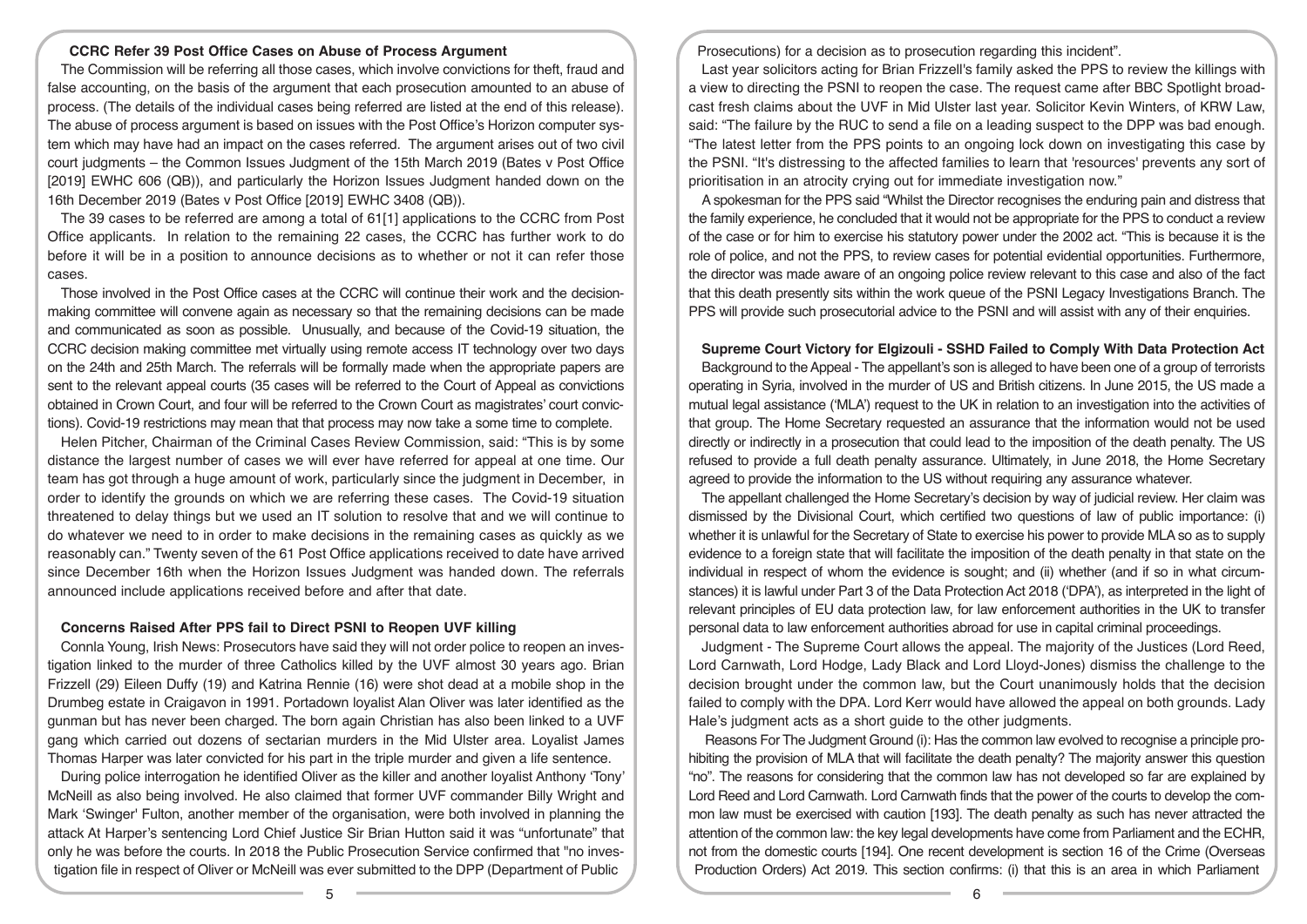remains directly involved; and (ii) that, where the Act applies, there is nothing that specifically prohibits the Home Secretary from exchanging material in cases whether they have sought but have not received assurances that the information they exchange will not be used to facilitate the death penalty. This suggests that the common law has not developed as suggested by Lord Kerr [195]. Lord Carnwath also finds that powers to deport or extradite under domestic law are subject to review on public law grounds, but are not subject to an absolute prohibition on removal by reference to the possible consequences in the receiving state [198]. Finally, it is difficult to reconcile the DPA scheme with the development of an absolute common law prohibition as advanced by Lord Kerr [205].

Lord Reed agrees with Lord Carnwath for the reasons given in his judgment and for additional reasons. He finds that the common law is subject to judicial development, but such development must build incrementally on existing principles. This is necessary to: (i) preserve legal certainty; and (ii) ensure compatibility with the pre-eminent constitutional role of Parliament in making new law [170]. The development of the law proposed by Lord Kerr does not seem to Lord Reed to be an incremental step [171]. Lord Reed adds that judicial recognition of the value of life can have an important influence on adjudication in this context. This is because the courts are required to take a more rigorous approach when reviewing the exercise of discretion where life may be at stake [176-178]. Lord Reed refers to the respondent's submissions that the Home Secretary's decision-making complied with that higher standard of review [179]. He notes that the Home Secretary's decision might have been open to challenge on the ground that it failed to comply with the common law requirement of rationality, but declines to express a view on this [181-182].

Lord Hodge agrees with Lord Reed and Lord Carnwath that the common law does not recognise a right to life which can be used to prevent the Home Secretary from providing information to a foreign country in the context either of MLA or the sharing of intelligence [231-234]. Lord Kerr underlines the steadfast opposition by successive UK governments to the imposition of the death penalty in any circumstances, and the related long-standing policy not to provide MLA unless death penalty assurances are received [26]. He notes that the common law is not immutable but develops over time to reflect the changing values of society [102].

Lord Kerr summarises six factors favouring recognition of the common law principle in question at [141]: (i) the Bill of Rights; (ii) British contemporary values; (iii) European Court of Human Rights ('ECHR') jurisprudence (discussed at [107-124]); (iv) EU jurisprudence (discussed at [125-134]); (v) the fundamental illogicality of refusing to extradite or deport individuals for trial where there is a risk of the imposition of the death penalty, on the one hand, and facilitating precisely such an outcome by the provision of MLA without requiring assurances, on the other; and (vi) Judicial Committee of the Privy Council jurisprudence (discussed at [135-140]). Lord Kerr concludes that a common law principle should be recognised whereby it is deemed unlawful to facilitate the trial of any individual in a foreign country where, to do so, would put that person in peril of being executed [142]. This principle should be disapplied only if MLA is absolutely necessary as a matter of urgency in order to save lives or protect the nation's security [164].

Law must be responsive to society's contemporary needs, standards and values, which are in a state of constant change. That is an essential part of the human condition and experience. The adjustment to the common law proposed reflects the contemporary standards and values of our society [144]. Ground (ii): Is it lawful under Part 3 of the DPA to transfer personal data to law enforcement authorities abroad for use in capital criminal proceedings?

The Court is unanimous in holding that the Home Secretary's decision was unlawful under the DPA. The DPA requires the data controller to address his mind to the specific require-

ments of the Act and this was not done. The DPA is discussed by Lady Hale at [6-15], Lord Kerr at [152-159] and Lord Carnwath at [207-228].

Lady Hale outlines the basic structure of the DPA at [8-12]. She explains that Part 3 of the DPA makes provision about the processing of personal data by competent authorities for "law enforcement purposes." Sections 73 to 76 set out the general conditions that apply to such transfers. The data controller cannot transfer data unless the three conditions in s. 73(1)(a) are met [8]. Condition 1 is that the transfer is necessary for any of the law enforcement purposes [9]. Condition 2 is that the transfer is (a) based on an adequacy decision of the European Commission; (b) if not based on an adequacy decision, is based on there being appropriate safeguards; or (c) if not based on an adequacy decision or appropriate safeguards, is based on special circumstances [10]. She notes that this transfer was not based on an adequacy decision or appropriate safeguards, because there were none [10]. Nor does the transfer meet the special circumstances requirement: a transfer is based on special circumstances only if it is necessary for any of the five purposes listed in s. 76(1). This condition is not met [12].

Lord Carnwath agrees that there has been a breach of the DPA. He focuses on the provisions governing transfers of personal data to a third country in ss. 72 to 78 of Part 3. S. 73 deals specifically with transfers of personal data to a third country and prohibits such transfers unless a number of conditions are met. As Lady Hale, he notes that Condition 2 is that the transfer must be based on an adequacy decision, or on there being appropriate safeguards, or on special circumstances. There was no adequacy decision here, hence the discussion centres upon whether there were appropriate safeguards or special circumstances sanctioning the transfer [209-213]. S. 75 defines the circumstances in which a transfer is based upon there being appropriate safeguards, discussed at [214-219]. Lord Carnwath concludes that the information in question was transferred without any safeguards at all [220]. The lawfulness of the transfer therefore stands or falls on the "special circumstances" condition [221]. The circumstances in which a transfer is based on special circumstances are defined in s. 76, discussed at [221-224]. Lord Carnwath concludes that the Act requires a specific assessment under the section, and that this did not take place [225]. The decision was based on political expediency, rather than consideration of strict necessity under the statutory criteria [227]. It was consequently unlawful under the DPA.

Lady Hale raises a further issue under s. 76(2) DPA, which concerns the special circumstances gateway. S. 76(2) provides that: "subsection (1)(d) and (e) do not apply if the controller determines that fundamental rights and freedoms of the data subject override the public interest in the transfer" [12]. Lady Hale finds that these fundamental rights and freedoms include the rights protected by the European Convention on Human Rights, the most fundamental of which is the right to life [13-14]. This points towards an interpretation of s. 76(2) which would not allow the transfer of personal data to facilitate a prosecution which could result in the death penalty [15].

Lord Carnwath sees the force of Lady Hale's comments. He concludes that, at least, failure to consider this point is a further reason for holding that the Home Secretary's decision cannot stand [228]. Lord Hodge also sees the force of Lady Hale's comments, but as the point was not fully argued, he reserves his position on it [230].

Lord Kerr agrees that there is a breach of the DPA, but for different reasons. He notes that it is common ground that provision of MLA involved the "processing" of personal data falling within Part 3 DPA. Such processing is only lawful where it complies with the data protection principles in section 34 DPA. Unlike the other justices, Lord Kerr held, under ground 1, that the transfer of material to the US authorities without obtaining death penalty assurances was contrary to the common law. He therefore concludes that it follows that the first and second data protection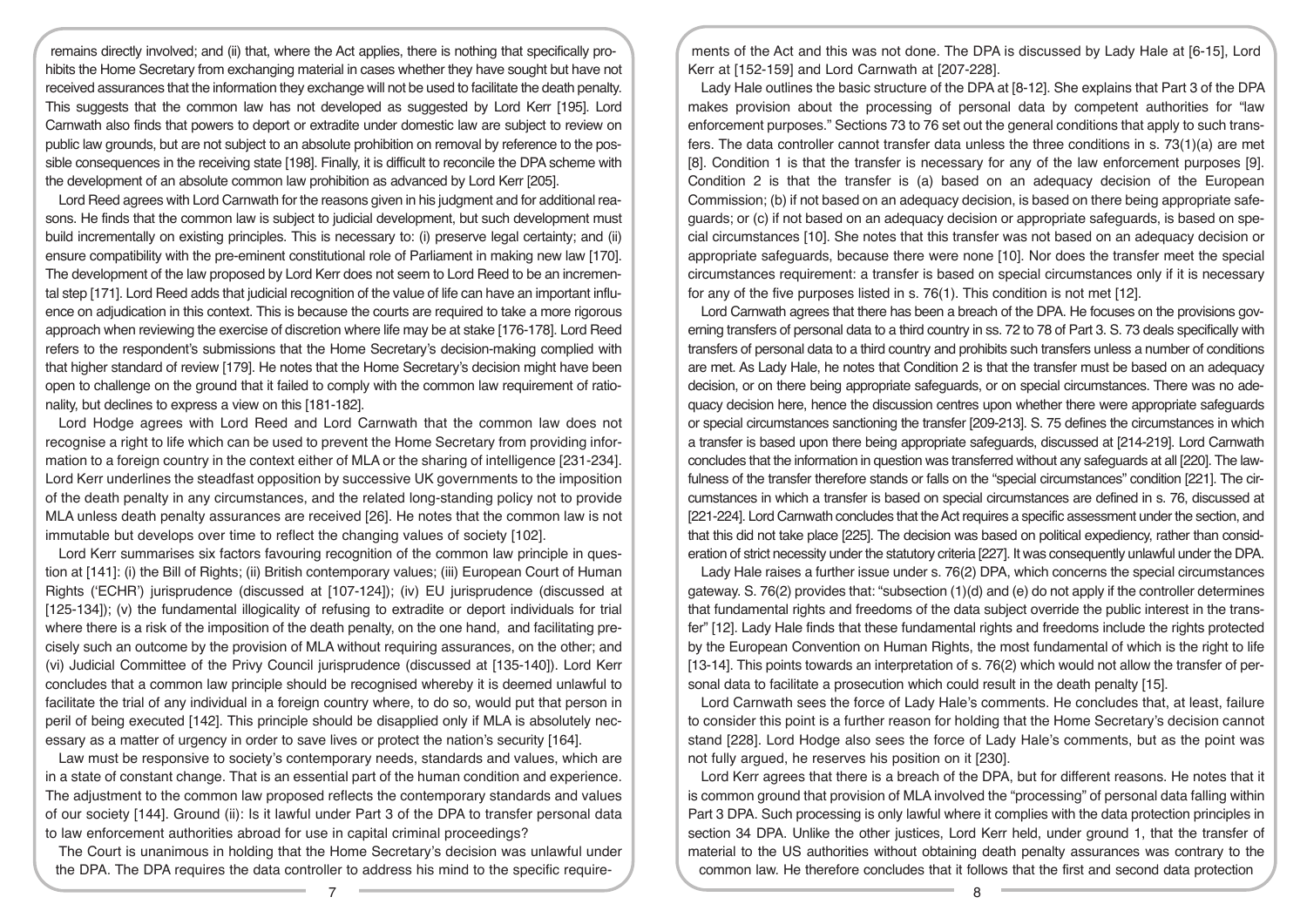principles in s. 34 – requiring processing that is lawful and fair – are not met [152-153]. Lord Kerr goes on to discuss s. 73 DPA [154]. He agrees that there was no adequacy decision and no appropriate safeguards [155]. Transfer on the basis of special circumstances can only occur following an assessment of what is strictly necessary. Such an assessment was not made [158], hence the transfer of data breached s. 73.

# **Woman 'Loitering' at Train Station Wrongfully Convicted In Shambolic Case**

*Lizzie Dearden, Independent:* No one knows why Marie Dinou was "loitering between platforms" at Newcastle Central railway station on Saturday morning. She did not tell the police who questioned her, the lawyer who saw her in custody, or the court that found her guilty of an offence under new coronavirus laws. The 41-year-old is not believed to have spoken a word between the moment of her arrest and the moment she was fined £660 in the first known case of its kind.

Her conviction is to be quashed after police admitted that the wrong law was used to prosecute her, and the case "shouldn't have happened". The Independent has learned that Ms Dinou was not even in the courtroom when a judge found the offence proven after reading statements from British Transport Police (BTP) on Monday. She was in the cells of North Tyneside Magistrates' Court as punishment for refusing to give her name and address, after spending two days in police custody. Ms Dinou is not known to have undergone a mental health assessment, and a nurse was not present at court because of coronavirus. "Defendant refuses to identify herself, sent back to cells and proved in absence," read a short official account of the hearing. Ms Dinou was convicted of committing an offence under Schedule 21 of the Coronavirus Act 2020.

Despite having no record of her income or means, the judge fined her £660 and ordered her to pay a £66 victim surcharge and £85 in costs. The indictment said Ms Dinou had "failed to provide BTP officers with [her] identity or reasons for [her] journey", and "failed to comply with a requirement" under the new law."Officers approached Ms Dinou and engaged with her in an attempt to understand her reasons for essential travel, but following several more attempts by officers to explain and encourage she refused to speak to officers," a BTP press release said on Wednesday."Having explored all options, Ms Dinou was arrested on suspicion of breaching the restrictions imposed under the Coronavirus Act 2020."

But official guidance issued to officers by the College of Policing and National Police Chiefs' Council states that "there is no power to 'stop and account'" under the new laws.Coronavirus Act 2020 came into force on 25 March and had been drafted at a time when the threat was perceived to mainly come from people entering the UK from abroad.The law enables health officials to direct people to hospitals or testing centres, and gives powers for police to enforce their instructions.Schedule 21 creates an offence of "failing without reasonable excuse to comply with any direction, reasonable instruction, requirement or restriction" imposed as part of the act.But the law can only apply to "potentially infectious persons" and is separate to the newer Health Protection Regulations that allow police to enforce the UK lockdown.

Matthew Scott, a criminal barrister at Pump Court Chambers, told The Independent that both the charge and court procedure may have been unlawful. "I do not understand how they can say that she has committed an offence under the Coronavirus Act because that act doesn't require somebody to give their details to a police officer, and doesn't require them to state the purpose of their journey," he added. Mr Scott questioned why police could not have fined Ms Dinou for being away from home without a reasonable excuse under the Health Protection Regulations. "If the district judge decided the case on the basis of written state-

ments because she refused to say anything in court, that on my view is procedurally irregular and incorrect, particularly on a first appearance." More than half the court buildings in England and Wales have been closed because of coronavirus, and those still operating are only dealing with urgent matters including remand hearings and coronavirus-related cases. Police have been instructed to use enforcement as a last resort as they grapple with the rapidly drawn up new laws, which underwent little parliamentary scrutiny.

A legal firm routinely instructed by police forces, 5 Essex Court, said in its guidance that the Coronavirus Act only creates a criminal offence if people refuse a direction to a "place suitable for screening and assessment". The document says that officers identifying a "potentially infectious person" must have regard to public health guidance on symptoms – which Dinou did not have – or contact with infected people. On Thursday evening, BTP said it had conducted a review with the Crown Prosecution Service (CPS) that "established that Marie Dinou was charged under the incorrect section of the Coronavirus Act 2020". In response to questions from The Independent, the force said it had asked North Tyneside Magistrates' Court for the case to be relisted and the conviction to be set aside. "Having reassessed the matter, BTP will not pursue any alternative prosecution," a spokesperson said. Ms Dinou had been suspected of a railway ticket offence, but the Coronavirus Act was used to prosecute her instead.

Deputy Chief Constable Adrian Hanstock said: "There will be understandable concern that our interpretation of this new legislation has resulted in an ineffective prosecution. "This was in circumstances where officers were properly dealing with someone who was behaving suspiciously in the station, and who staff believed to be travelling without a valid ticket. Officers were rightfully challenging her unnecessary travel. Regardless, we fully accept that this shouldn't have happened and we apologise. It is highly unusual that a case can pass through a number of controls in the criminal justice process and fail in this way." The senior officer added: "BTP and the CPS will undertake a more detailed review of the case to ensure that any lessons to be learned are integrated into our shared justice processes." BTP said it has shared official guidance on how to enforce the new laws with officers "to help them interpret the new legislation

## **Hague Court Orders Dutch State to Pay Out Over Colonial Massacres**

*Daniel Boffey, Guardian:* An Indonesian man forced to watch his father's summary execution by a Dutch soldier when he was 10 years old has spoken of his gratitude after a court in The Hague ordered the Dutch state to pay compensation to victims of colonial massacres in the 1940s. Andi Monji, 83, who travelled to the Netherlands to tell his story to the court, was awarded €10,000 (£9,000) while eight widows and three children of other executed men, mainly farmers, were awarded compensation of between €123.48 and €3,634 for loss of income. The cases concerned men killed by soldiers in the Indonesian province of South Sulawesi between December 1946 and April 1947 during so-called "cleansing actions" as the Dutch sought to repress moves towards independence. The court found that 11 men had been killed as a result of misbehaviour by Dutch soldiers, mostly by summary executions. One man was randomly shot.

Japan occupied the then Dutch colony of the Dutch East Indies during the second world war, and after its capitulation the nationalist leaders Sukarno and Hatta proclaimed the Republic of Indonesia on 17 August 1945. For the following four years, the Netherlands fought to prolong its 350 years of colonial rule of the country, often through barbaric means. The Dutch state had argued for the claims to be struck out given the time that had passed since the acts were committed.

Monji's father was executed on 28 January 1947 in the village of Suppa. More than 200